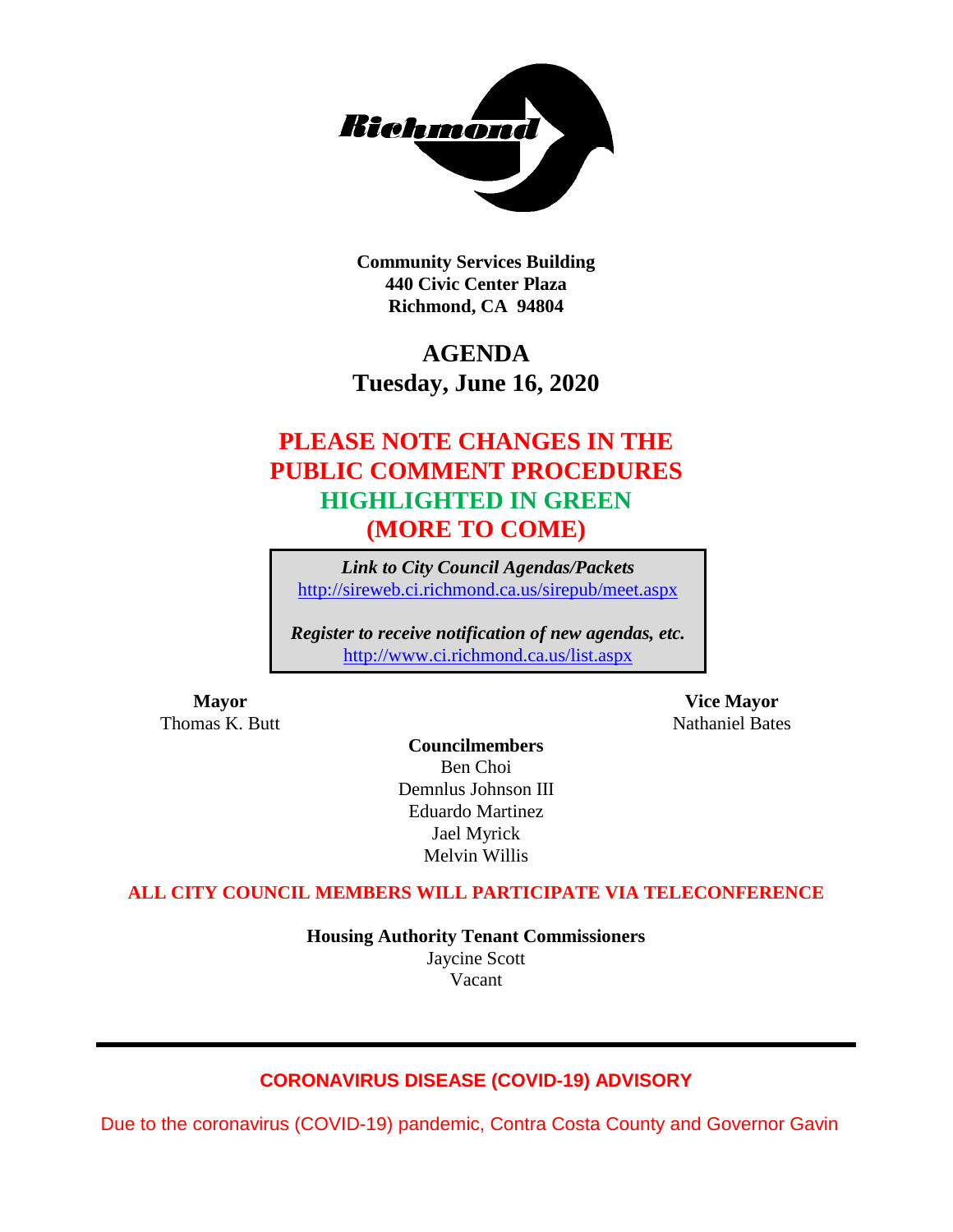Newsom have issued multiple orders requiring sheltering in place, social distancing, and reduction of person-to-person contact. Accordingly, Governor Gavin Newsom has issued executive orders that allow cities to hold public meetings via teleconferencing. Both **<https://www.coronavirus.cchealth.org/>** and

**<http://www.ci.richmond.ca.us/3914/Richmond-Coronavirus-Info>** provide updated coronavirus information.

DUE TO THE SHELTER IN PLACE ORDERS, attendance at the City of Richmond City Council meeting will be limited to Council members, essential City of Richmond staff, and members of the news media. Public comment will be confined to items appearing on the agenda and will be limited to the methods provided below. Consistent with Executive Order N-29-20, this meeting will utilize teleconferencing only. The following provides information on how the public can participate in this meeting.

## **How to watch the meeting from home:**

- 1. KCRT Comcast Channel 28 or AT&T Uverse Channel 99
- 2. Livestream online at<http://www.ci.richmond.ca.us/3178/KCRT-Live>

## **Public comments may be submitted in multiple ways:**

- 1. Via mail received by 3:00 p.m. sent to 450 Civic Center Plaza, 3rd Floor, Office of the Clerk, Richmond, CA 94804.
- 2. Via email to [cityclerkdept@ci.richmond.ca.us](mailto:cityclerkdept@ci.richmond.ca.us) by 3:00 p.m.

Emails *MUST* **contain in the subject line 1) open forum for public comments – not on the agenda or 2) public comments – agenda item #\_\_ [include the agenda item number]**. **All such email will be posted on-line and emailed to the City Council before the meeting is called to order. The Clerk will prepare summaries of all such email and the summaries will be read into the record. No email will be read into the record. Due to the high volume of emails received, emails that do not contain the correct identifying information in the subject line may be overlooked and may not become part of the record.**

3. **Via email to [cityclerkdept@ci.richmond.ca.us](mailto:cityclerkdept@ci.richmond.ca.us) during the meeting and prior to the clerk announcing the agenda item:**

Emails *MUST* **contain in the subject line 1) open forum for public comments – not on the agenda or 2) public comments – agenda item #\_\_ [include the agenda item number]**. **All such email will be posted on-line following the meeting. Due to the high volume of emails received, emails that do not contain the correct identifying information in the subject line may be overlooked and may not become part of the record.**

4. Via eComment. To leave a comment, click eComment on the City's Meeting & Agenda Center webpage at [https://richmond.granicusideas.com/meetings,](https://richmond.granicusideas.com/meetings) select the item you wish to comment on and submit your written comment. The comment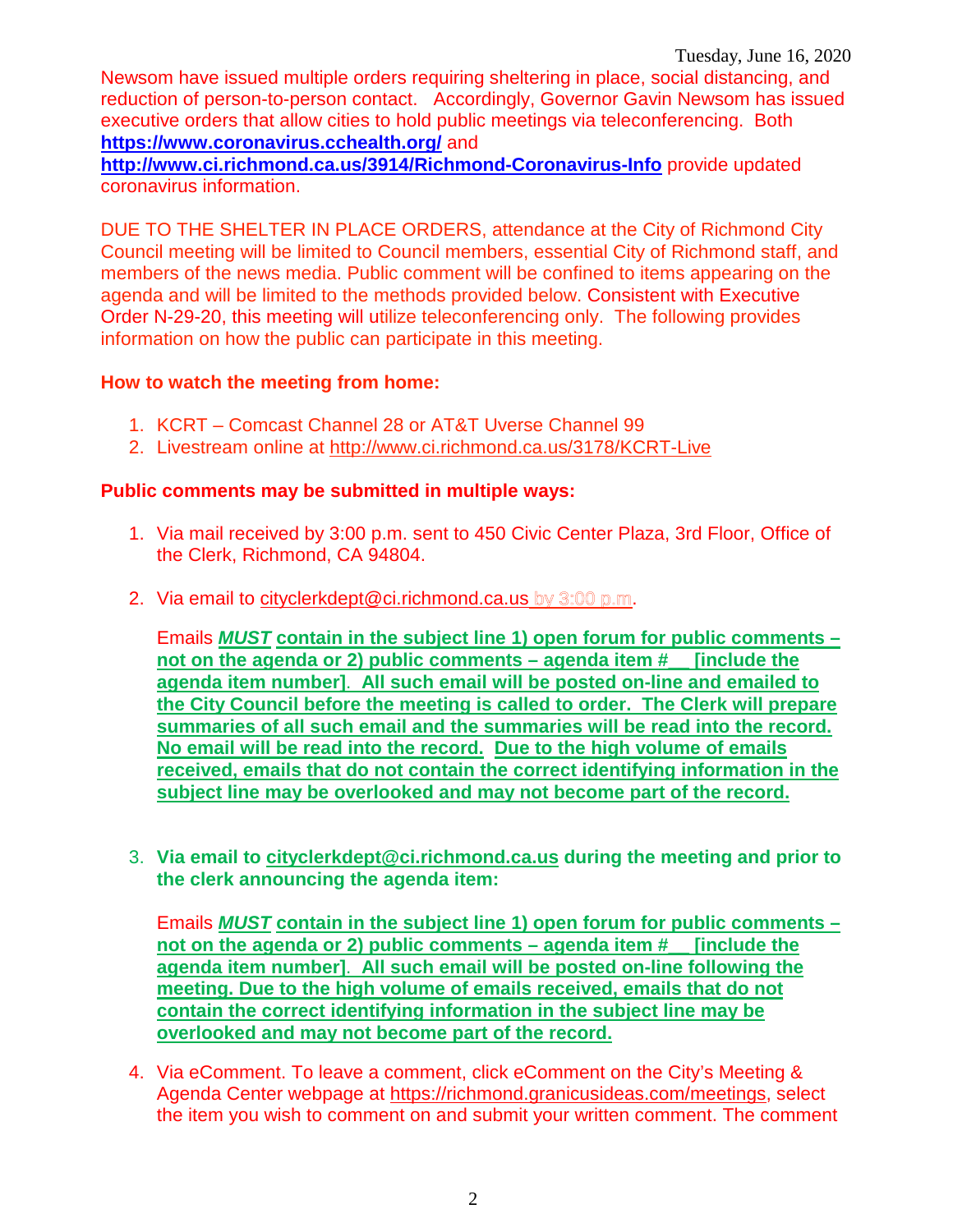Tuesday, June 16, 2020 period will begin after the agenda is published and will close at 3:00 p.m. the day of the meeting. Comments received via eComment will be exported into a report, distributed to the City Council and staff and published on the City's Meeting & Agenda Center under Documents Received After Published Agenda.

5. Via Telephone. Email your telephone number with area code to [cityclerkdept@ci.richmond.ca.us](mailto:cityclerkdept@ci.richmond.ca.us) **during the meeting and prior to the clerk announcing the item you wish to speak on. Email MUST contain in the subject line 1) open forum for public comments – not on the agenda or 2) public comments – agenda item #\_\_ [include the agenda item number].** You will be called during the public comment period and you will be given the opportunity to verbally submit public comment (not to exceed the allotted time – one, two or three minutes – for such comments as provided below). **Due to the high volume of emails received, emails that do not contain the correct identifying information in the subject line may be overlooked and may not become part of the record.**

The City cannot guarantee that its network and/or the site will be uninterrupted. To ensure that the City Council receives your comments, you are strongly encouraged to submit your comments in writing in advance of the meeting.

For future meetings, the City is working on additional ways for the public to submit comments.

#### **Record of all public comments:**

All public comments will be considered a public record, put into the official meeting record. All public comments will be available after the meeting as supplemental materials and will be posted as an attachment to the meeting minutes when the minutes are posted: [http://www.ci.richmond.ca.us/Archive.aspx?AMID=31.](http://www.ci.richmond.ca.us/Archive.aspx?AMID=31)

#### **Procedures for Removing Consent Calendar Items from the Consent Calendar**

Councilmembers and members of the public who wish to remove an item from the consent calendar must comply with the following procedures in order to remove an item from the consent calendar:

- 1. Telephone or email a City staff member who has knowledge of the subject matter by 2:00 p.m. on the day of meeting. Any staff member shown as an author of the agenda report for the particular item has knowledge of the subject matter and may be called.
- 2. Inform the City Clerk's Office by email at [cityclerkdept@ci.richmond.ca.us](mailto:cityclerkdept@ci.richmond.ca.us) or by phone at 510-620-6513, ext. 9, by 3:00 p.m. that they discussed the matter with staff with knowledge of the subject matter and that such Councilmember or member of the public, nonetheless, desires the item to be removed from the consent calendar for discussion.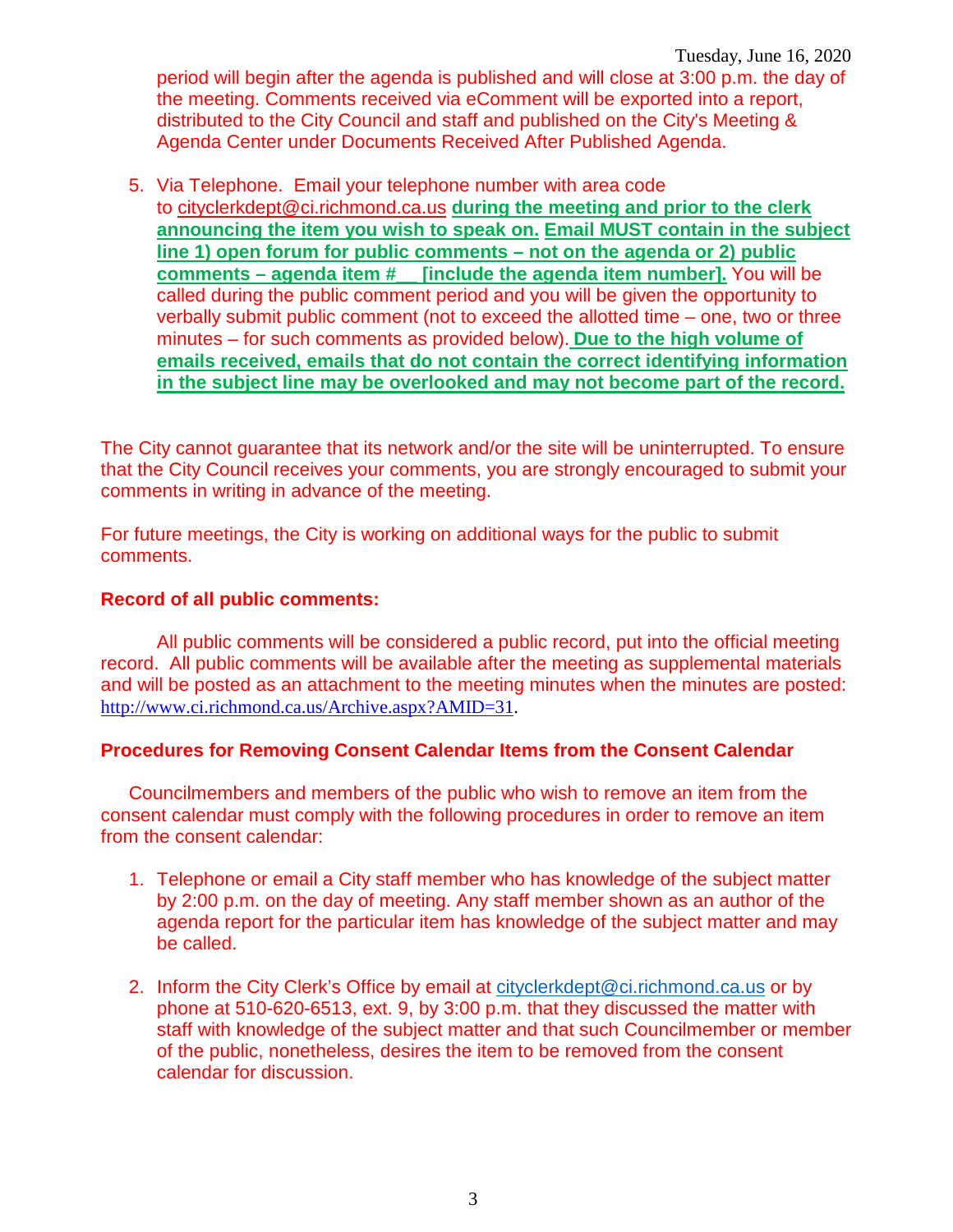Staff will be informed by the City Clerk's Office as soon as reasonably practicable after notice of the request to remove the item from the consent calendar. Staff may attend the meeting remotely.

#### **Accessibility for Individuals with Disabilities**

Upon request, the City will provide for written agenda materials in appropriate alternative formats, or disability-related modification or accommodation, including auxiliary aids or services and sign language interpreters, to enable individuals with disabilities to participate in and provide comments at/related to public meetings. Please submit a request, including your name, phone number and/or email address, and a description of the modification, accommodation, auxiliary aid, service or alternative format requested at least two days before the meeting. Requests should be emailed to [cityclerkdept@ci.richmond.ca.us](mailto:cityclerkdept@ci.richmond.ca.us) or submitted by phone at 510-620-6513, ext. 9, or 510-620-6509. Requests made by mail to City Clerk's Office, City Council meeting, 450 Civic Center Plaza, Richmond, CA 94804 must be received at least two days before the meeting. Requests will be granted whenever possible and resolved in favor of accessibility.

## **Effect of Advisory on In-person public participation**

During the pendency of the Executive Order N-29-20, the language in this Advisory portion of the agenda supersedes any language below in the meeting procedures contemplating in-person public comment.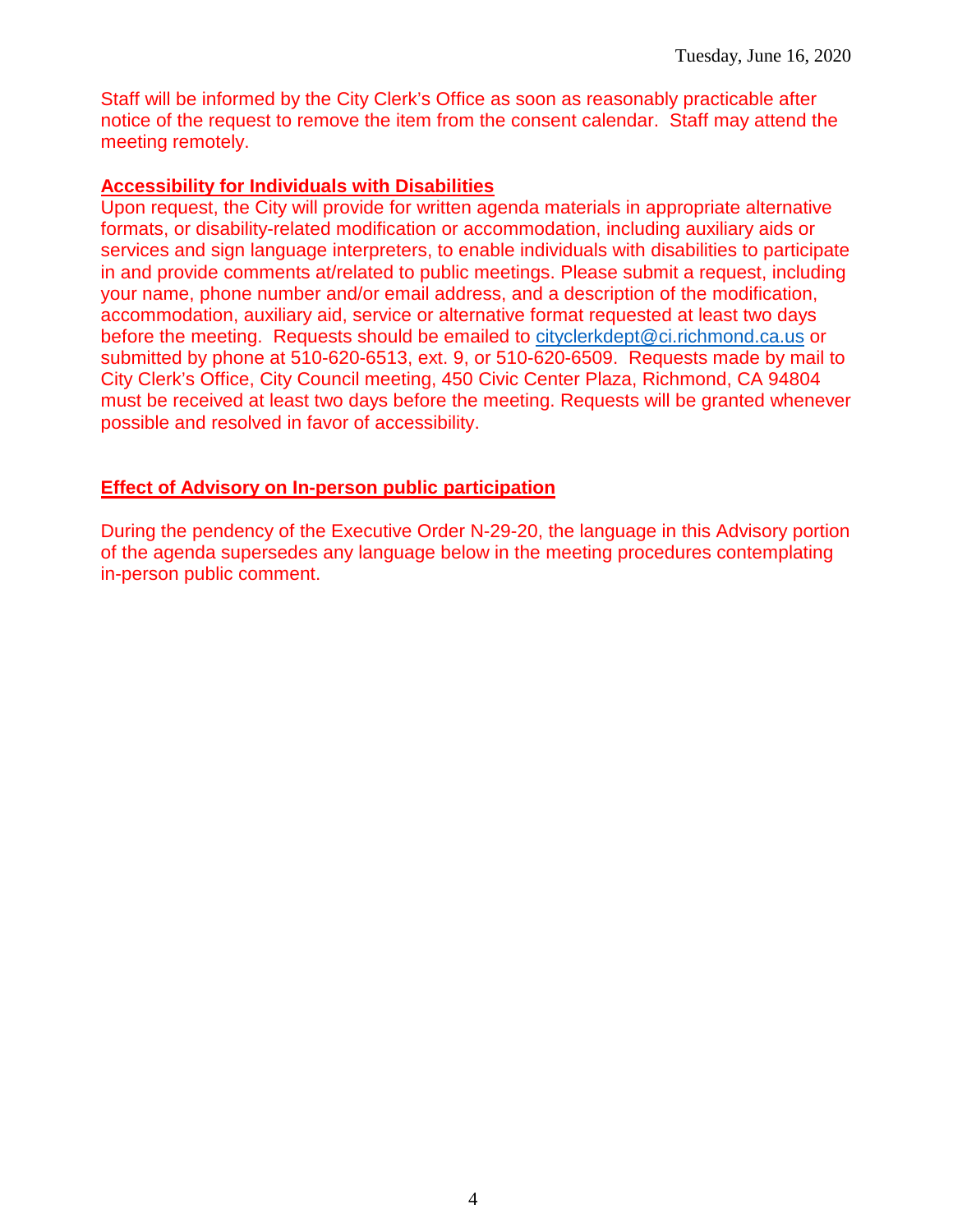# **MEETING PROCEDURES**

The City of Richmond encourages community participation at its City Council meetings and has established procedures that are intended to accommodate public input in a timely and time-sensitive way. As a courtesy to all members of the public who wish to participate in City Council meetings, please observe the following procedures:

**PUBLIC COMMENT ON AGENDA ITEMS:** Anyone who desires to address the City Council on items appearing on the agenda must complete and file a pink speaker's card with the City Clerk **prior** to the City Council's consideration of the item. Once the City Clerk has announced the item, no person shall be permitted to speak on the item other than those persons who have submitted their names to the City Clerk. Your name will be called when the item is announced for discussion. **Each speaker will be allowed up to TWO (2) MINUTES to address the City Council on NON-PUBLIC HEARING items listed on the agenda. Speakers are allowed up to THREE (3) minutes on PUBLIC HEARING items.**

**OPEN FORUM FOR PUBLIC COMMENT:** Individuals who would like to address the City Council on matters not listed on the agenda or on items remaining on the consent calendar may do so under Open Forum. All speakers must complete and file a pink speaker's card with the City Clerk **prior** to the commencement of Open Forum. The amount of time allotted to individual speakers shall be determined based on the number of persons requesting to speak during this item. **The time allocation for each speaker will be as follows:** 15 or fewer speakers, a maximum of 2 minutes; 16 to 24 speakers, a maximum of 1 and one-half minutes; and 25 or more speakers, a maximum of 1 minute.

#### **SPEAKERS ARE REQUESTED TO OCCUPY THE RESERVED SEATS IN THE FRONT ROW BEHIND THE SPEAKER'S PODIUM AS THEIR NAME IS ANNOUNCED BY THE CITY CLERK.**

**CONSENT CALENDAR:** Consent Calendar items are considered routine and will be enacted, approved or adopted by one motion unless a request for removal for discussion or explanation is received from the audience or the City Council. A member of the audience requesting to remove an item from the consent calendar that is sponsored by City staff must first complete a speaker's card and discuss the item with a City staff person who has knowledge of the subject material **prior** to filing the card with the City Clerk and **prior** to the City Council's consideration of Agenda Review. Councilmembers who request to remove an item from the consent calendar must do so during Agenda Review. An item removed from the Consent Calendar may be placed anywhere on the agenda following the City Council's agenda review.

**CONDUCT AT MEETINGS:** Richmond City Council meetings are limited public forums during which the City strives to provide an open, safe atmosphere and promote robust public debate. Members of the public, however, must comply with state law, as well as the City's laws and procedures and may not actually disrupt the orderly conduct of these meetings. The public, for example, may not shout or use amplifying devices, must submit comment cards and speak during their allotted time, may not create a physical disturbance, may not speak on matters unrelated to issues within the jurisdiction of the City Council or the agenda item at hand, and may not cause immediate threats to public safety.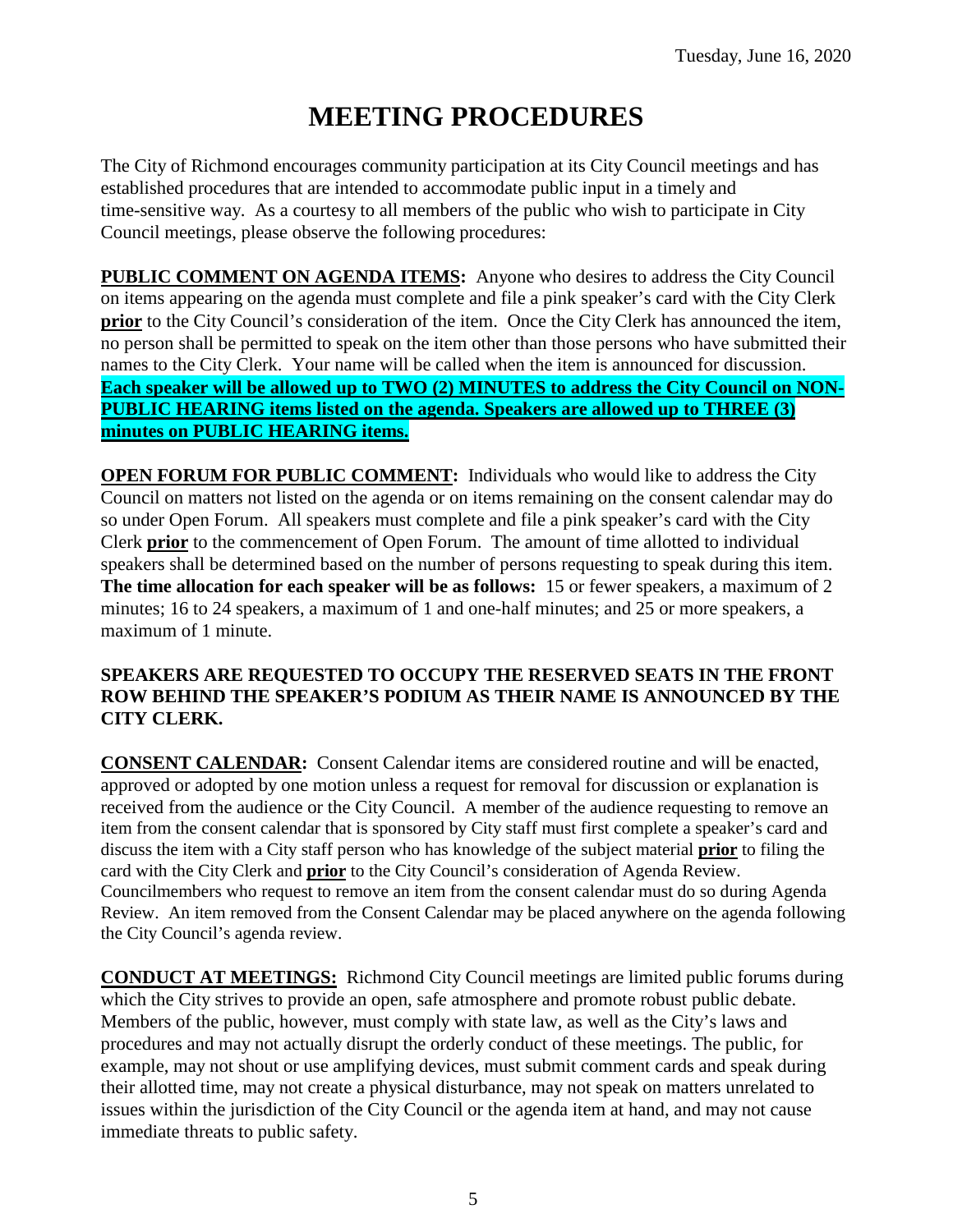**CITY HARASSMENT POLICY:** The City invites public comment and critique about its operations, including comment about the performance of its public officials and employees, at the public meetings of the City Council and boards and commissions. However, discriminatory or harassing comments about or in the presence of City employees, even comments by third parties, may create a hostile work environment, if severe or pervasive. The City prohibits harassment against an applicant, employee, or contractor on the basis of race, religious creed, color, national origin, ancestry, physical disability, medical condition, mental disability, marital status, sex (including pregnancy, childbirth, and related medical conditions), sexual orientation, gender identity, age or veteran status, or any other characteristic protected by federal, state or local law. In order to acknowledge the public's right to comment on City operations at public meetings, which could include comments that violate the City's harassment policy if such comments do not cause an actual disruption under the Council Rules and Procedures, while taking reasonable steps to protect City employees from discrimination and harassment, City Boards and Commissions shall adhere to the following procedures. If any person makes a harassing remark at a public meeting that violates the above City policy prohibiting harassment, the presiding officer of the meeting may, at the conclusion of the speaker's remarks and allotted time: (a) remind the public that the City's Policy Regarding Harassment of its Employees is contained in the written posted agenda; and (b) state that comments in violation of City policy are not condoned by the City and will play no role in City decisions. If any person makes a harassing remark at a public meeting that violates the above City policy, any City employee in the room who is offended by remarks violating the City's policy is excused from attendance at the meeting. No City employee is compelled to remain in attendance where it appears likely that speakers will make further harassing comments. If an employee leaves a City meeting for this reason, the presiding officer may send a designee to notify any offended employee who has left the meeting when those comments are likely concluded so that the employee may return to the meeting. The presiding officer may remind an employee or any council or board or commission member that he or she may leave the meeting if a remark violating the City's harassment policy is made. These procedures supplement the Council Rules and Procedures relating to disruption of orderly conduct at Council meetings.

Any law enforcement officer on duty or whose service is commanded by the presiding officer shall be Sergeant-at-Arms of the Council meetings. He/she, or they, shall carry out all orders and instructions given by the presiding officer for the purpose of maintaining order and decorum at the Council meetings (City Council Rules of Procedure and Order Section III F, RMC Section 2.12.030).

**\*\*\*\*\*\*\*\*\*\*\*\*\*\*\*\*\*\*\*\*\*\*\*\*\*\*\*\*\*\*\*\*\*\*\*\*\*\*\*\*\*\*\*\*\*\*\*\*\*\*\*\*\*\*\*\*\*\***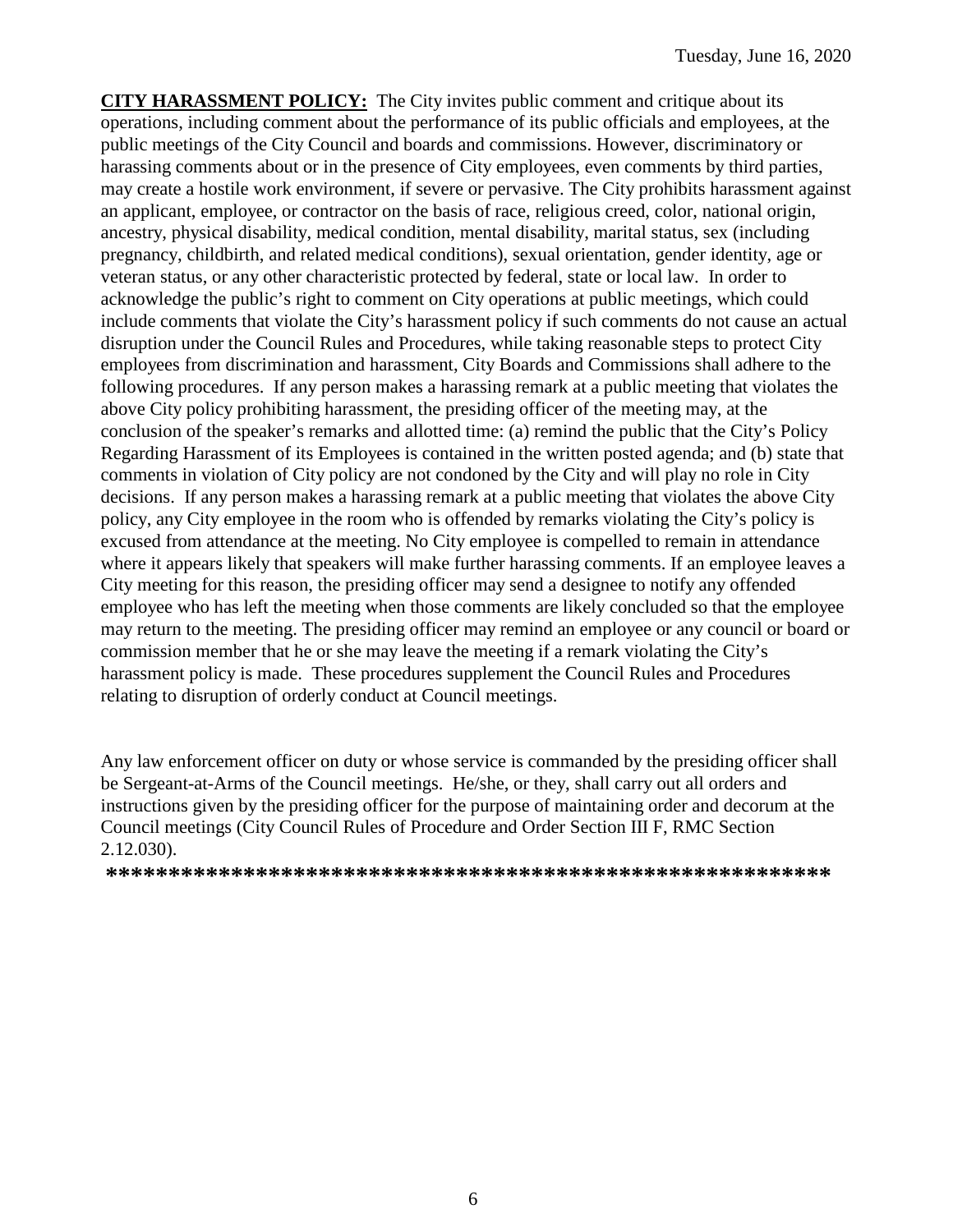## **OPEN SESSION TO HEAR PUBLIC COMMENT BEFORE CLOSED SESSION**

5:00 p.m.

## **A. ROLL CALL**

#### **B. PUBLIC COMMENT BEFORE CLOSED SESSION**

#### **C. ADJOURN TO CLOSED SESSION**

## **CLOSED SESSION**

Shimada Room of the Community Services Building

#### **CITY COUNCIL**

CONFERENCE WITH LEGAL COUNSEL - ANTICIPATED LITIGATION (initiation of litigation pursuant to paragraph (4) of Subdivision (d) of Government Code Section 54956.9):

One case - Receipt of a claim/written communication regarding whether the City failed to properly calculate the overtime rate for employees in the Fire Department, resulting in unpaid overtime wages due.

CONFERENCE WITH LABOR NEGOTIATORS (Government Code Section 54957.6):

Agency Representatives: Jack Hughes Employee organizations:

- 1. SEIU Local 1021 Full Time Unit
- 2. SEIU Local 1021 Part Time Unit
- 3. IFPTE Local 21 Mid-Level Management Unit
- 4. IFPTE Local 21 Executive Management Unit
- 5. Richmond Police Officers Association RPOA
- 6. Richmond Police Management Association RPMA
- 7. IAFF Local 188
- 8. Richmond Fire Management Association RFMA

CONFERENCE WITH LEGAL COUNSEL - ANTICIPATED LITIGATION (Significant exposure to litigation pursuant to paragraph (2) or (3) of Subdivision (d) [as applicable] of Government Code Section 54956.9):

One case - Receipt of claim/written communication from potential plaintiff DeJon Brown relating to incident on April 30, 2020.

PUBLIC EMPLOYEE PERFORMANCE EVALUATION (Government Code Section 54957):

Community Police Review Commission Investigative Officer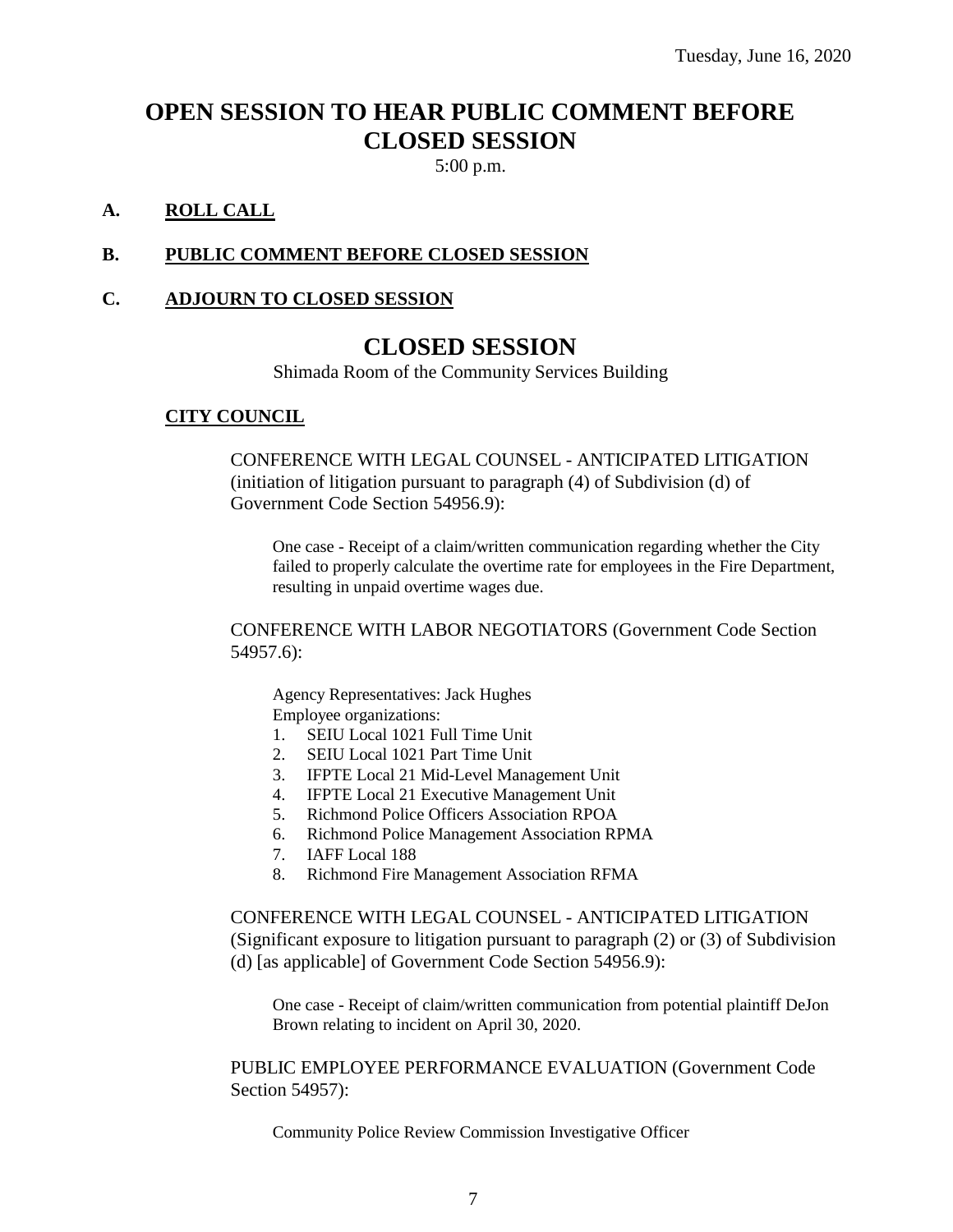## **REGULAR MEETING OF THE RICHMOND CITY COUNCIL**

6:30 p.m.

## **A. ROLL CALL**

## **B. STATEMENT OF CONFLICT OF INTEREST**

**C. AGENDA REVIEW**

#### **D. REPORT FROM THE CITY ATTORNEY OF FINAL DECISIONS MADE DURING CLOSED SESSION**

## **E. REPORT FROM THE CITY MANAGER**

#### **F. OPEN FORUM FOR PUBLIC COMMENT**

#### **G. CITY COUNCIL CONSENT CALENDAR**

- **G-1.** APPROVE a recommendation from the Environment & Community Investment Agreement (ECIA) Grant Review Committee for the Fiscal Year 2020-2021 grant awards to 21 organizations in an amount not to exceed \$500,000, ADOPT a resolution and AUTHORIZE the City Manager to negotiate and execute Grant Service Agreements with approved grantees - City Manager's Office (LaShonda White 620-6512).
- **G-2.** ADOPT a resolution: (1) Calling and Giving Notice of the holding of a Municipal Election to be held on Tuesday, November 3, 2020, for the election of certain officers as required by the provisions of the Charter of the City of Richmond; (2) requesting the Board of Supervisors of Contra Costa County to consolidate the Municipal Election with the Statewide General Election; and (3) adopting regulations for candidates pertaining to the candidates' statements submitted to the voters, cost of the candidates' statements and other fees, word limit for candidates' statements; and actions to be taken for a tie vote - City Clerk's Office (Pamela Christian 620-6513).
- **G-3.** APPROVE the minutes of the May 19 amd 26, 2020, Regular City Council meetings - City Clerk's Office (Pamela Christian 620-6513).
- **G-4.** APPROVE a contract with SmartWAVE Technologies to maintain the public wireless broadband network over a two-year period with an annual value of \$26,560 for a total value not to exceed amount of \$53,120 - Information Technology Department (Sue Hartman 620-6874).
- **G-5.** ADOPT a resolution accepting the 2019 Annual Progress Report for the City's Housing Element (2015-2023) - Community Development Department (Lina Velasco 620-6841).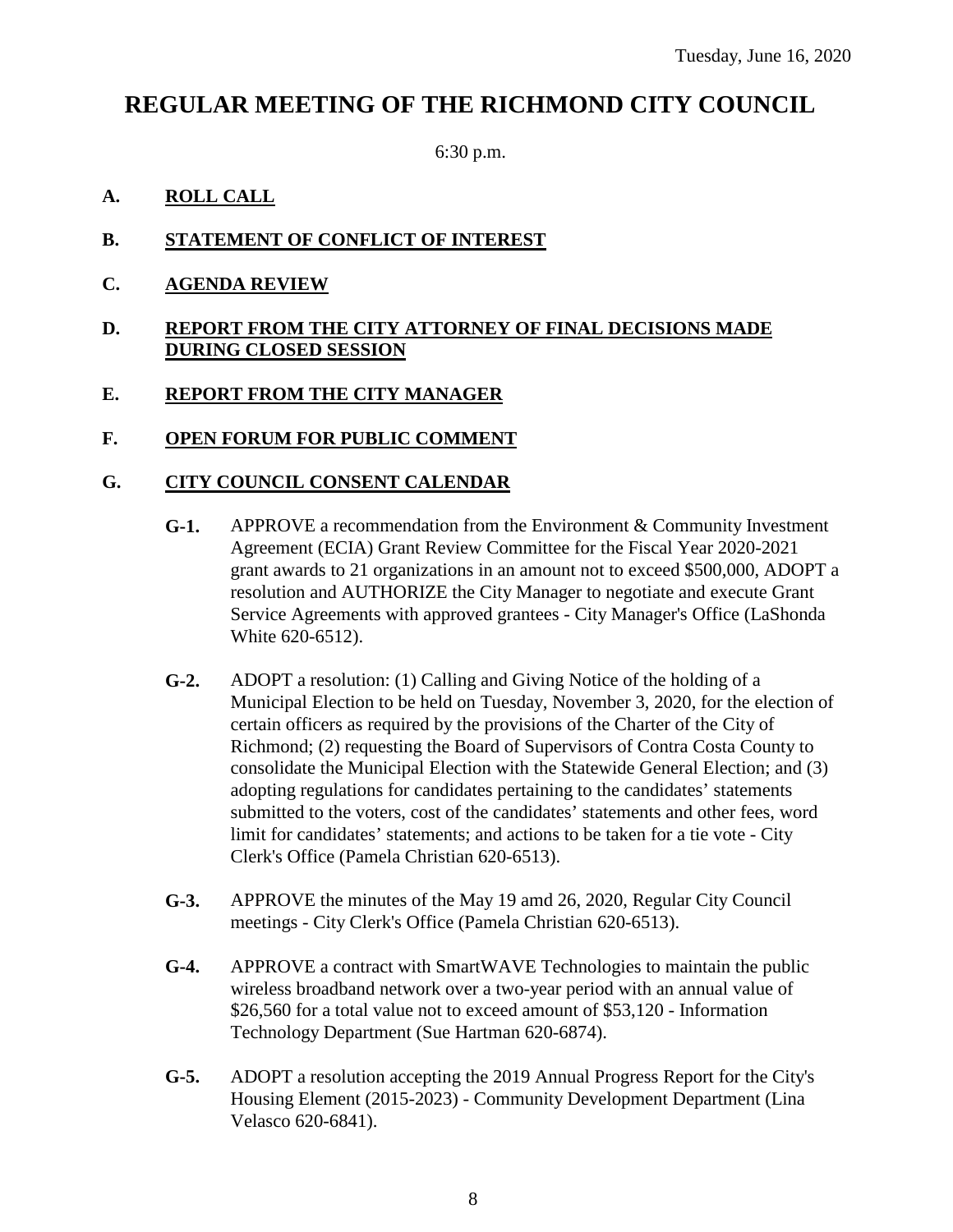- **G-6.** ADOPT a resolution authorizing an application for State Department of Housing and Community Development Local Early Action Planning (LEAP) grants program funds to develop a Specific Plan for the Hilltop District Priority Development Area (PDA) and designating the City Manager or their designee to execute the necessary agreements to compete the project, if grant funds are awarded. - Community Development Department (Lina Velasco 620-6841).
- **G-7.** ADOPT a resolution authorizing the City Manager to draft a letter to West County Wastewater District notifying them of the City's intent to extend the terms of the Ground Lease with the West County Wastewater District until December 31, 2025 as stipulated in Section 2.2.4 of the agreement as amended on December 6, 2016 - Public Works Department (Yader A. Bermudez 774- 6300/Mary Phelps 621-1269).
- **G-8.** APPROVE a Master Funding Agreement Supplement with the Metropolitan Transportation Commission and APPROPRIATE \$325,000 for implementation of bicycle and pedestrian safety improvements along Harbour Way South - Public Works Department (Yader A. Bermudez 774-6300). **This item was continued from the June 2, 2020, meeting.**
- **G-9.** APPROVE the contract with RC Racing & Restoration for automobile body painting and body repairs in an amount not to exceed \$100,000 - Public Works Department (Yader A. Bermudez 774-6300)
- **G-10.** APPROVE the purchase of the portion of 909 Ohio Avenue for expansion of the Harbour 8 Park for the lesser of (a) Three Hundred and Ten Thousand Dollars (\$310,000) or the fair market value therefor established in the pending appraisal report - Public Works Department (Yader Bermudez 774-6300).
- **G-11.** APPROVE a contract with Groundwork Richmond to coordinate contractual services in support of the Richmond YouthBuild Program as part of the RichmondBUILD pre-apprenticeship training program. The contract term will be June 16, 2020 through June 30, 2022 for a total contract amount not to exceed \$548,200 - Library and Community Services Department (Sal Vaca/Fred Lucero 307-8023).
- **G-12.** ADOPT a resolution amending the City of Richmond's Position Classification Plan to add the classification specification for Assistant Police Chief, and change the title for the Human Resources Management Director to Human Resources Director and INTRODUCE an ordinance (first reading) to establish the wages, salary, and compensation for the Assistant Police Chief (Salary Range 5.5: \$12,338 - \$19,640) and to revise the wages, salary, and compensation for the Police Chief (Salary Range 5.7: \$13,572 - \$20,833) and the Human Resources Director (Salary Range 5.1: \$10,728 - \$17,078) - Human Resource Management Department (Allison Picard 620-6600). **This item was continued from the June 2, 2020, meeting.**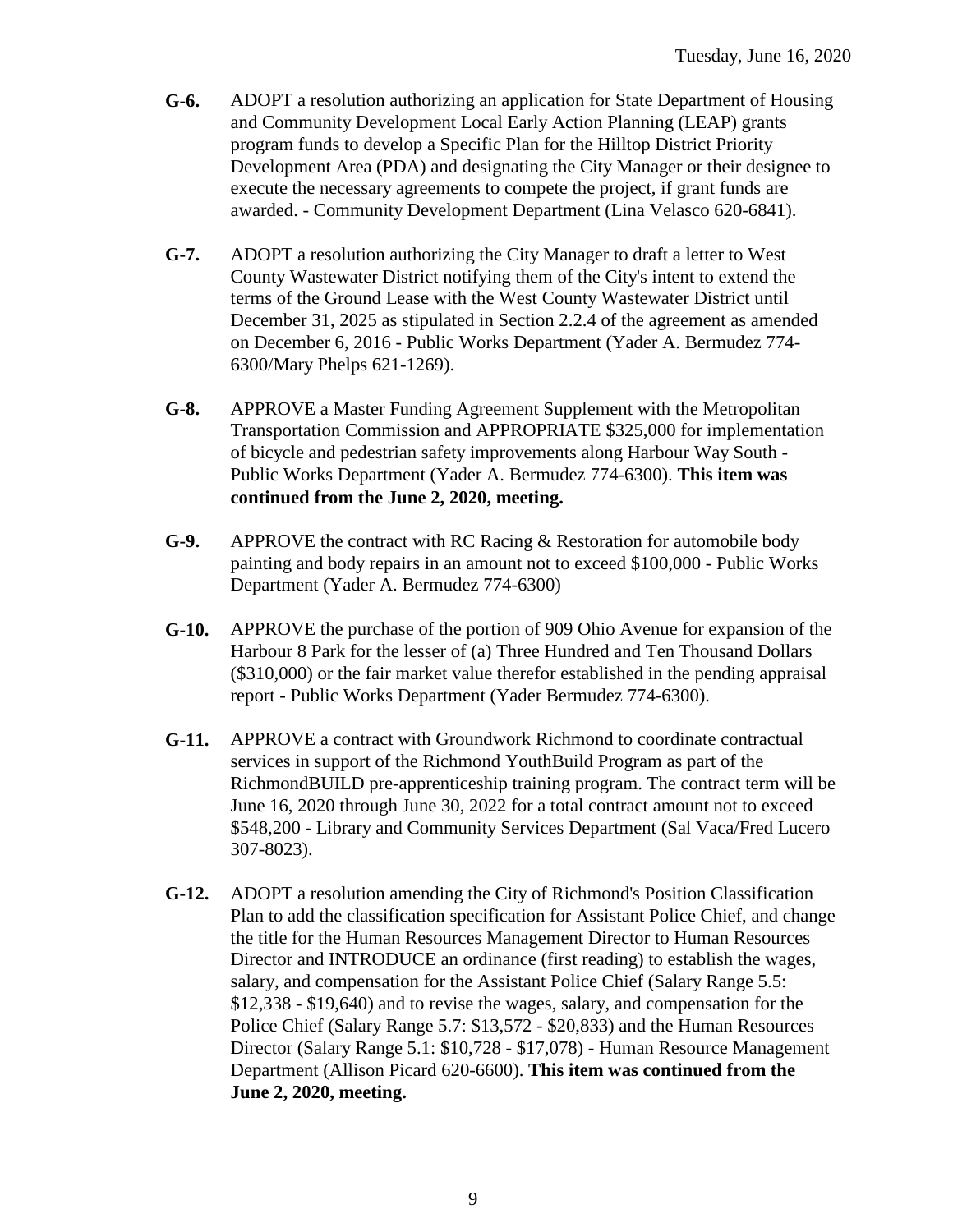- **G-13.** ADOPT an ordinance (second reading) setting the tax rate for the Tax Override Pension Fund for Fiscal Year 2020-2021 at 0.14% - Finance Department (Belinda Brown/Antonio Banuelos 620-6741).
- **G-14.** APPROVE an appointment to update the Public Art Advisory Committee: APPOINT Tom Herriman, re-appointment, seat #6, filing an unexpired term with an expiration date of February 20, 2022 - Office of the Mayor (Mayor Tom Butt 620-6503).
- **G-15.** APPROVE appointments to the Workforce Development Board; APPOINT Richard Johnson, re-appointment, seat #6, government, economic development, and community representative, term expiration date March 1, 2024; Uche Uwahemu, re-appointment, seat #10, government, economic development, and community representative, term expiration date March 1, 2024; Cassandra Youngblood, re-appointment, seat #18, business and government representative, term expiration date March 1, 2024 - Office of the Mayor (Mayor Tom Butt 620- 6503).
- **G-16.** APPROVE actions to update the Youth Council: APPOINT Ozmar Huerta, appointment, seat #1, term expiration date October 1, 2020 -Office of the Mayor (Mayor Tom Butt 620-6503).
- **G-17.** APPROVE an appointment to the Economic Development Commission: APPOINT Alpa Agarwal, re-appointment, seat #3, term expiration date of March 30, 2023; Abayomi Jones, re-appointment, seat #7, term expiration date of March 30, 2023 -Office of the Mayor (Mayor Tom Butt 620-6503).
- **G-18.** APPROVE an appointment to the Citizens Police Review Commission; APPOINT Carol Hegstrom, re-appointment, seat #3, term expiration date April 18, 2023 - Office of the Mayor (Mayor Tom Butt 620-6503).
- **G-19.** APPROVE appointments to the Human Rights and Human Relations Commission; APPOINT Michael Cervantes re- appointment, seat #3, term expiration date March 30, 2023, Victoria Sawicki re-appointment, seat #6, term expiration date March 30, 2023 - Office of the Mayor (Mayor Tom Butt 620- 6503).
- **G-20.** APPROVE appointments to the ECIA Grant Review Panel: APPOINT Carol Hegstrom, re-appointment, seat #2, term expiration date of March 31, 2022; Lily Rahnema, re-appointment, seat #3, term expiration date of March 31, 2022; Lidia Perdomo, re-appointment, seat #4, term expiration date of March 31, 2022; James Becker, re-appointment, seat #5, term expiration date of March 31, 2022 - Office of the Mayor (Mayor Tom Butt 620-6503).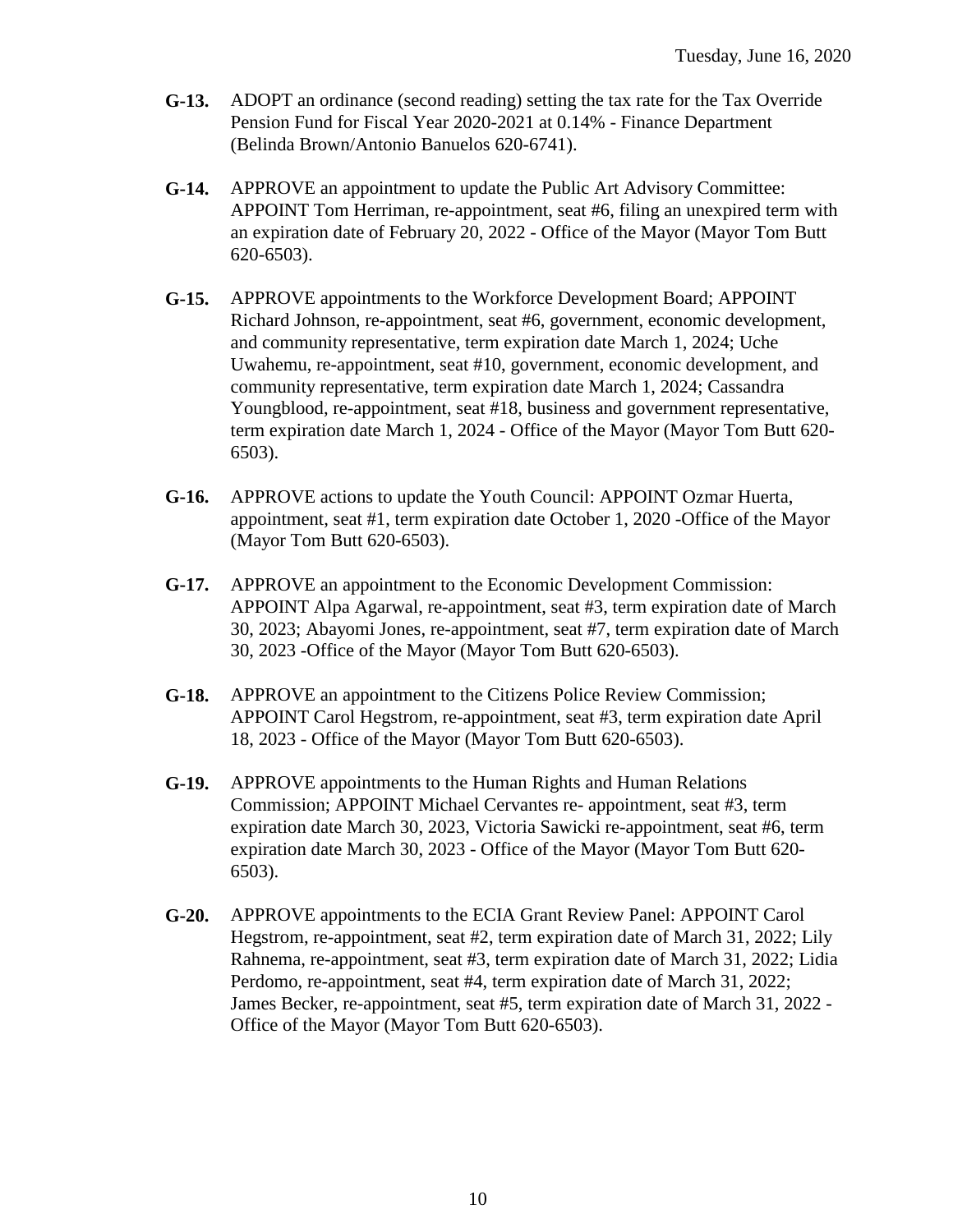**G-21.** APPROVE on-call concrete repair contracts with four companies: Bay Hawk, Inc., Malachi Paving & Grading, Inc., Precision Concrete Cutting, and Yerba Buena Engineering & Construction, Inc., in an amount not to exceed \$500,000 per company, from grant funds, Gas Tax, and Measure J funds, with no impact to the General Fund, per year over a three-year period each, with an optional maximum two year extension - Public Works Department (Yader A. Bermudez 774-6300/Tawfic Halaby 621-1612). **This item was continued from the June 2, 2020, meeting.**

## **H. PUBLIC HEARINGS**

- **H-1. CONTINUED FROM THE June 2, 2020, meeting**: ADOPT a resolution approving the Engineer's Report and ordering the levy and collection of assessments in the Hilltop Landscape Maintenance District for the Fiscal Year 2020-21, providing for a three percent increase in annual assessments - Public Works Department (Yader A. Bermudez 774-6300).
- **H-2. CONTINUED FROM THE June 2, 2020, meeting**: ADOPT a resolution approving the Engineer's Report and ordering the levy and collection of assessments in the Marina Bay Landscaping and Lighting Maintenance District for the Fiscal Year 2020-2021, providing for a three percent increase in annual assessments - Public Works Department (Yader A. Bermudez 774-6300).

## **I. BUDGET SESSION**

**I-1.** PROVIDE direction on implementing the recommended budget balancing proposal - Finance Department (Belinda Brown 620-6740/Markisha Guillory 620-5434).

## **J. RESOLUTIONS**

**J-1.** ADOPT a resolution establishing the Fiscal Year 2020-21 Residential Rental Housing Fee in the amount of \$219 per Controlled Rental Unit and \$124 per Partially Covered Rental Unit, which includes Governmentally Subsidized Rental Units - Rent Program (Nicolas Traylor 620-6564).

## **K. COUNCIL AS A WHOLE**

**K-1.** APPROVE contract Amendment No. 1 with Mark43 in an amount of \$1,500,000. The proposed contract amendment would extend the term of the contract for five-years and increase the amended contract amount by \$1,500,000 for a total ten-year contract amount not to exceed \$3,000,000 - Police Department (Interim Chief Bisa French 621-1802). **This item was continued from the May 26 and June 2, 2020, meetings.**